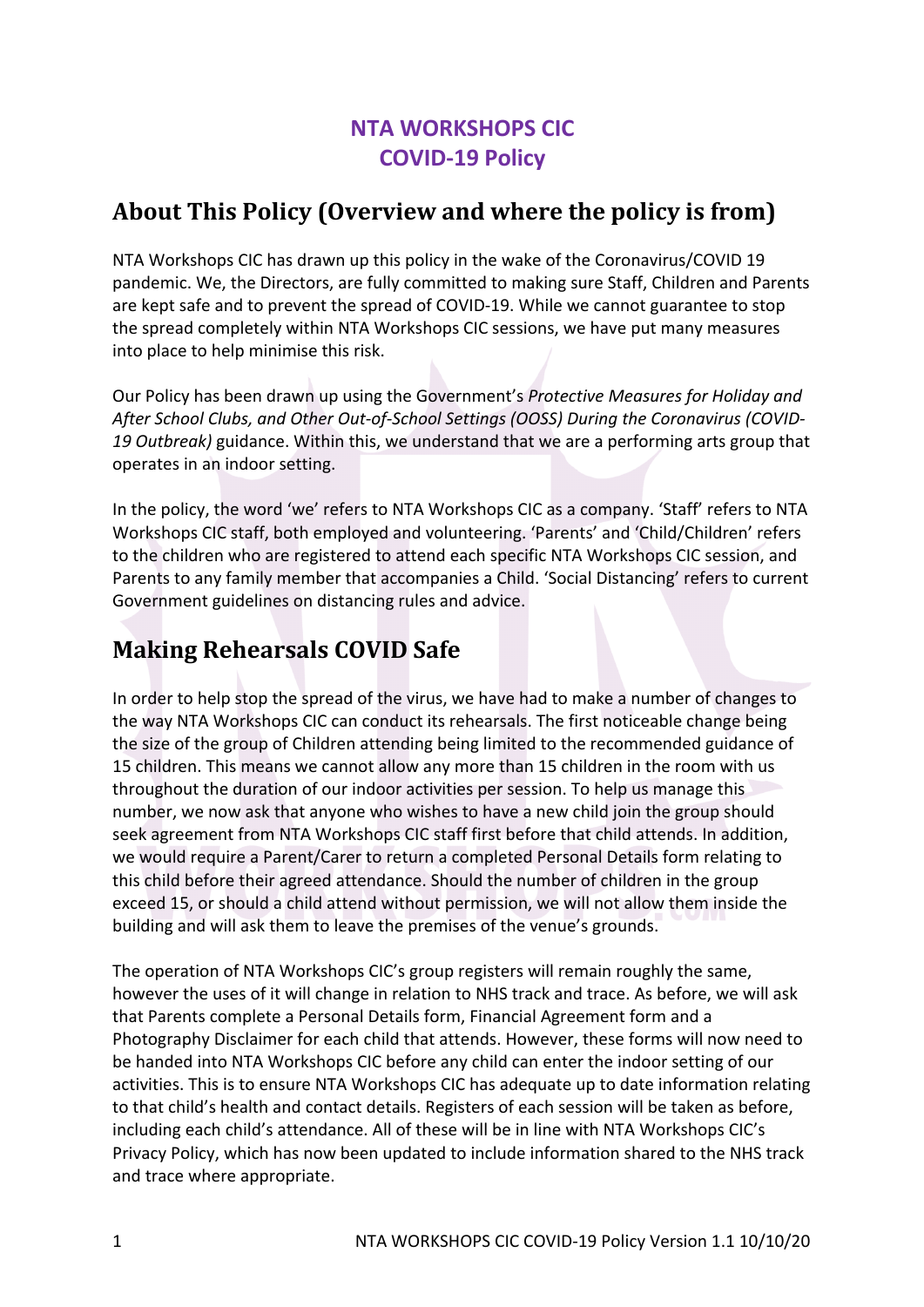The Government's guidance on OOSS suggests that the way we organise the children within the indoor activity should change. As we are unable to keep within each school's year/class bubble, NTA Workshops CIC will now create its own groups within each session (subbubbles) depending on age, friends and family. These sub-groups will have their own designated areas of the hall and will be rehearsing together with the intention to keep their distance from the other sub-bubbles as much as possible. The guidance suggests that children aged 12 and younger, have less susceptibility to the virus, than children aged 13 and older. However, children can still spread the virus without adequate social distancing, therefore our sub-bubbles will be divided to reflect age groups and schools if possible. Children will be advised not to mix sub-bubbles under any circumstances while on the premises of the Session.

To avoid sharing furniture such as chairs, each child will be assigned their own area showing their name with a two-metre gap from other children to place their personal belongings. They will also have a chair within their area. They must only use this one chair throughout the rehearsal and should not use anyone else's chair under any circumstances. At the end of each session, these chairs will be cleaned by us.

NTA Workshops CIC will have hand sanitiser available throughout the sessions, which will be applied by Tracy who will be our designated NTA staff member for cleanliness. Children will be expected to see Tracy to have their hands sanitised upon entering the building, before and after using the toilet, before and after breaktimes, and before leaving the building at the end of the sessions. Children can also bring their own sanitiser if they wish to do so, but must not share this with anyone else outside of their household. To help maintain the hygiene level when using the toilets, only one child will be allowed to go at a time and must see Tracy before and after using it. Though we cannot govern hand washing with soap and water whilst using the toilets, we will actively encourage the children to do so on their own. We will also be providing our own handwashes for the toilets, at each of our sessions, for us to monitor hand washing, as well as limit the usage of the school's hygiene products, that are used by many other children. Should we suspect a child has not used the correct hygiene measures that NTA Workshops CIC has put in place, we will enforce that they do so there and then. Should we find a child to ignore our enforcement, they will be sent home.

The children must now bring their own pens, folders and any other stationary equipment they may need for each session. Under no circumstances should any child share or borrow equipment from another child or staff. This includes scripts, song sheets and scrap paper. Should a child forgot to bring anything they may need for that session (including scripts) we can no longer provide or advise the borrowing of this.

Unfortunately, to prevent the spread of COVID 19 we will no longer be running the tuck shop until further notice, as we will be unable to man this efficiently. We still advise children bring enough drink for each session and a snack for break time. However, children will not be allowed to share any food, sweets or drink under any circumstances, and must take all their rubbish home with them. Littering must not be done under any circumstances. Even though we will have rubbish bags with us, this will be for hygiene reasons only and not for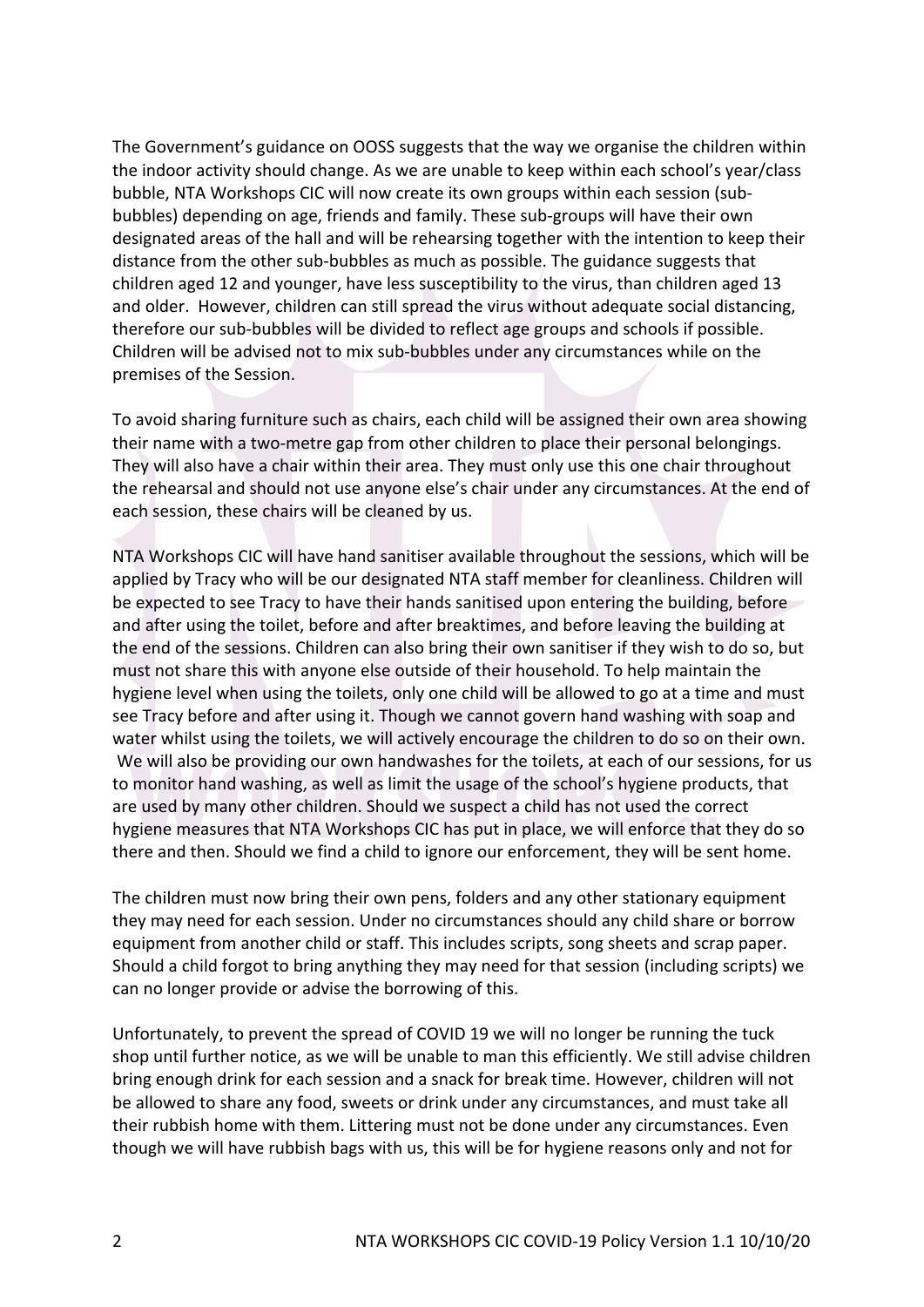food waste or sweet wrappers. Therefore, each child attending each session, will be required to bring a bag to put their rubbish in, to take home.

To help maintain this Policy and the Government's guidelines, the activity within each session, including games, rehearsals and performances have been tailored to keep social distancing in mind. Games will either be conducted on their designated chairs, or will be limited to the proximity of their sub-bubble. Scenes and songs will feature a limited amount of children at each time, to help maintain social distancing on stage and the rehearsal space. It will be cast and rehearsed in relation to their sub-bubbles. Government guidelines have a specific note regarding the rehearsal of group songs, to suggest that singing must not be face to face, but out to the audience and to maintain the 2-metre gap.

#### **Performances**

NTA Workshops CIC plans to run its first performance in Spring/Summer 2021. At which point we anticipate that Government guidelines would have changed. Therefore, we plan to review this section during the next review of this Policy.

# **Drop Off and Pick Up of Children**

Like with the school run, NTA Workshops CIC will run an 'In and Out' policy where possible. This will mean that everyone will enter in one door to the venue and leave via one door. At the start and end of the workshop, a designated area between the two doors will be assigned where parents can enter with their child, liaise with NTA Staff should they need to and then exit. Buttons/dots will be placed on the floor at the entrance should there be a queue to enter. All Parents and Staff should wear facemasks while dropping off and picking up children. All this will be clearly advised to our Parents by email prior to starting back, and on site where signs will be clearly marked. Advice and guidelines from the Venue Hirer will be passed to the parents prior to starting back with NTA Workshops CIC. Risk assessments for venues will be undertaken and can be available on request.

Aside from this, we encourage parents to drop their child off at the gate of the premises, or outside boundary visible of the main entrance to the building. Where possible, NTA Staff will be visible at the entrance to reassure the Parent that their child has arrived in our care safely. We also advise Parents to raise questions or issues via the internet or telephone outside of rehearsal sessions, to reduce the amount of face to face contact with our Staff where possible. NTA Workshops CIC Staff will ensure they are on site and ready for children to attend 15 minutes before the session starts and 15 minutes after the session ends. This should help prevent the rush of children and parents arriving at the same time. NTA Workshops CIC will aim to start and finish at the designated times. We will ask Parents and Children to remain in their car or outside the buildings, obeying Government social distancing rules, and not enter the building until NTA Staff are ready.

#### **NHS Track and Trace**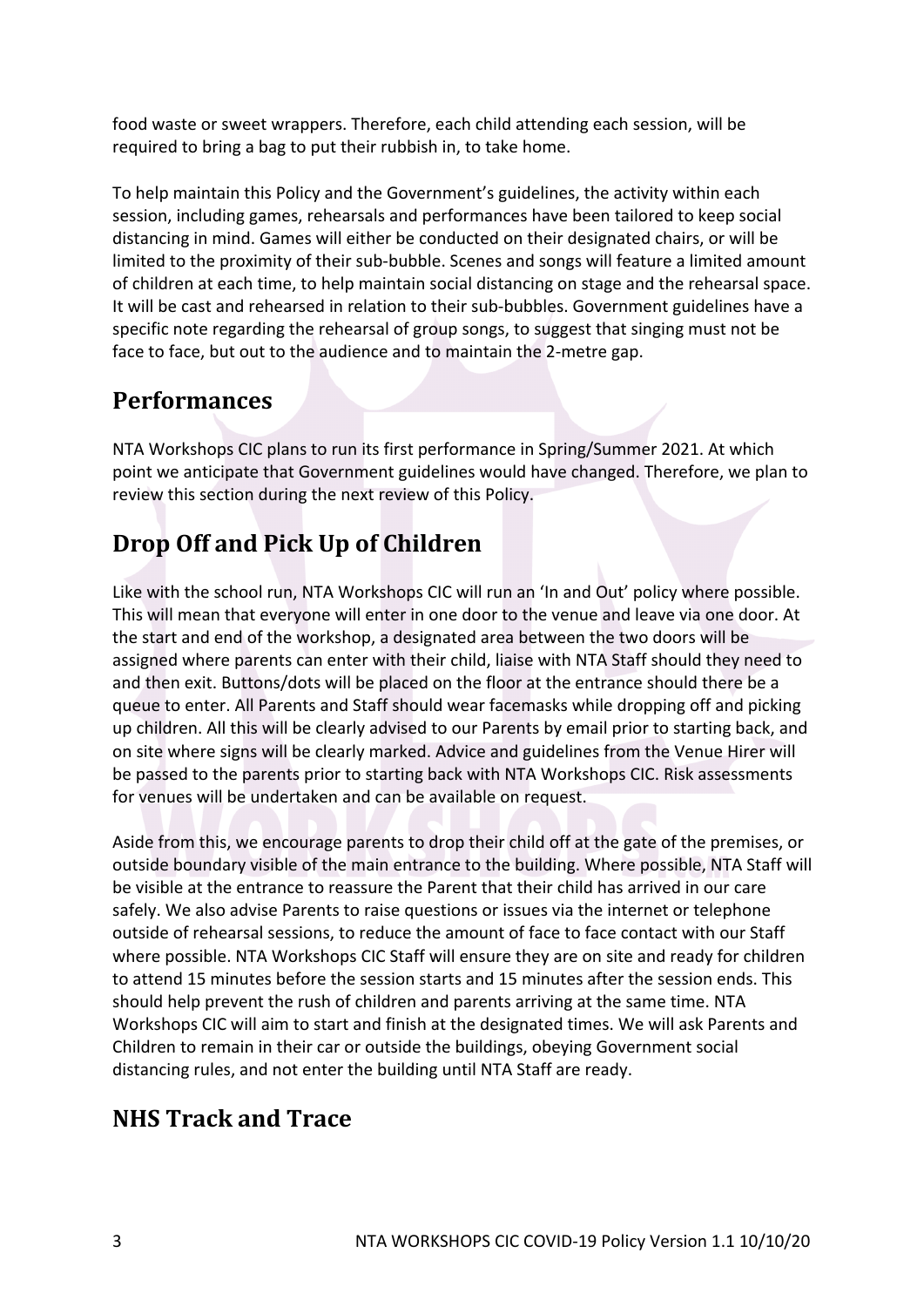To help the NHS keep records of contact tracing for Coronavirus contagion we, like any other organisation, need to keep a record of who we have in attendance at any one time. To help with this we will use each venue's NHS Track and Trace QR code, which will be available for parents or anyone over the age of 16 to scan at each Session. This does not need to scanned each week but if a parent wants to enter the indoor setting to talk to Staff or accompany children then scanning the QR Code will be advised. Children do not need to scan the code as we will keep full registers of their attendance. As part of our duties, names and contact information will be shared with the NHS should they request it. NTA Workshops CIC does not have access to any information gathered via the NHS Track and Track QR Code. Government advice is to keep our registers for 21 days, however NTA Workshops CIC will keep them longer for safeguarding purposes. For more information on personal data collection please see our Privacy Policy.

### **Use of Face Masks**

Face masks should be worn by 13+ year olds, including adults, if they are accompanying a Child to NTA Workshops CIC sessions.

NTA Children will not be required to wear a face mask during the indoor setting of our sessions, however we do advise the use of face masks outside of this setting should their journey require it.

### **Payments**

In accordance with Government advice and guidelines, NTA Workshops CIC will no longer accept or pay using cash payments. This is to help control the spread of germs on coins and notes. NTA Workshops CIC will continue to pay invoices by BACS, Debit card and PayPal payments as before. Likewise, we will not be accepting cash for payment for fees or merchandise. Instead we will continue to run Direct Debit payments via GoCardless, invoice and payments via PayPal and BACS directly to NTA Workshops CIC bank account. In the instance where weekly payments, merchandise or any other face to face payments need to be made before or after a rehearsal, Staff will carry with them the facility to pay by debit or credit cards via PIN or contactless payments. Our tuck shop will not be running until further notice.

## **If Anyone Shows Signs of Symptoms**

Protecting the health of Staff, Children and Parents is paramount. Therefore, we ask any Parent whose Child feels unwell with any of the COVID-19 symptoms to contact us as soon as possible. This Child must not attend or visit any session under any circumstances while they are suffering from any of these symptoms. COVID-19 symptoms are:

- a new, continuous cough
- high temperature
- loss of, or change in, their normal sense of taste or smell (anosmia)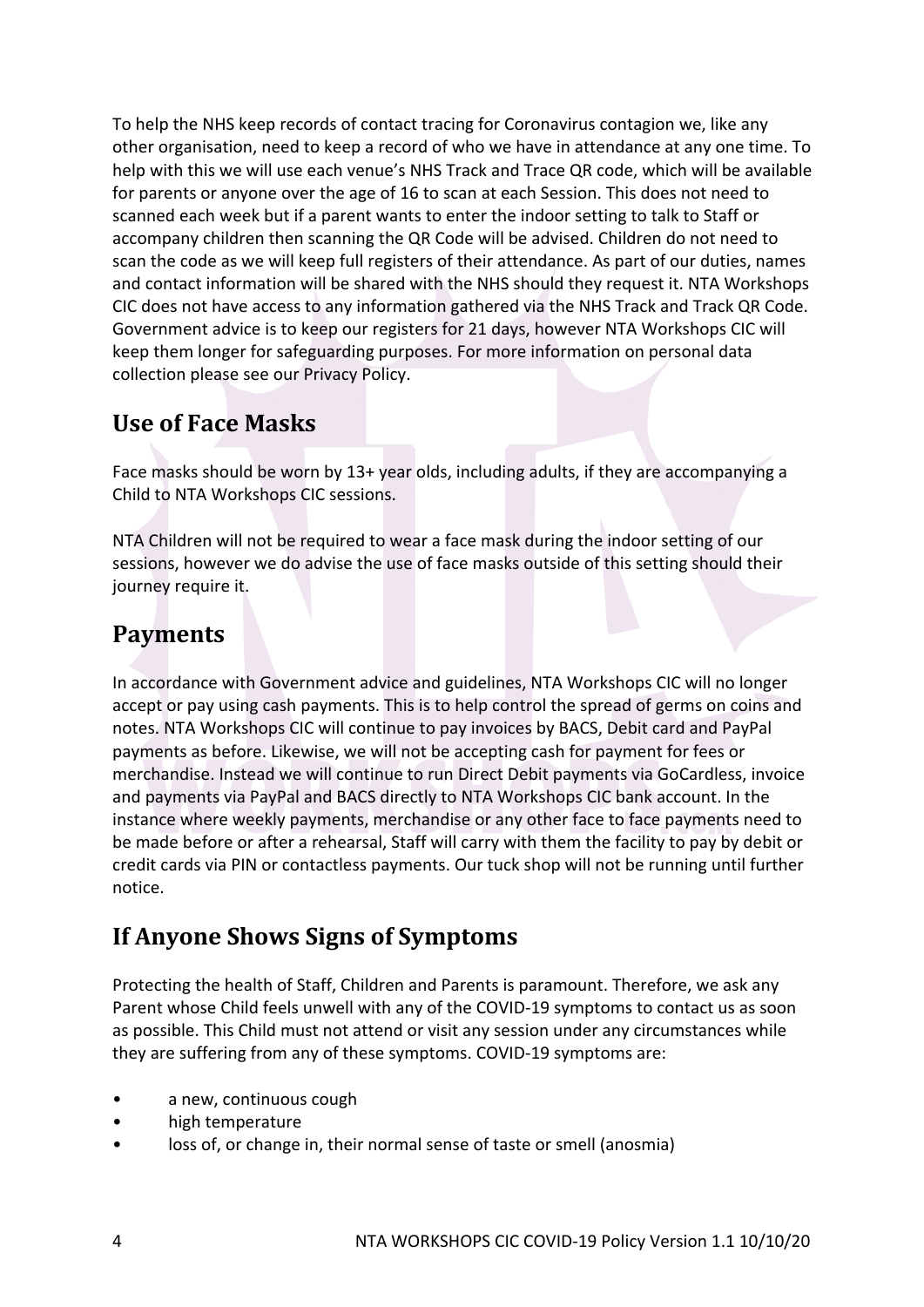A Parent of a Child with any of these symptoms should follow the Government's guidance for Households with possible Coronavirus Infection. The Child must not return to our sessions until the symptoms have cleared. Should a Child receive a test and the test proves negative, the Child will be allowed to return. Should a Child test positive they should remain at home for the designated self-isolation period of 14 days. Payments for any Child who is told to self-isolate will be frozen and dealt with upon their return.

Once NTA Workshops CIC has been informed of a Child or Staff member who has tested, we will seek advice from NHS Track and Trace, and Public Health England to determine the best course of action moving forward. Possible outcomes maybe that certain Children who have had close contact with the person, are told to isolate, or future sessions maybe cancelled covering the 14-day period. In this eventuality, NTA Workshops CIC or NHS Track and Trace will contact Staff and Parents with advice, on whether self-isolation and testing is needed.

If a child becomes unwell while attending an NTA Workshops CIC session with any of the above symptoms, their Parent will be called immediately and asked to come and collect their Child as soon as possible. The Child will be told to collect their belongings and will then be accompanied by a member of Staff to a well-ventilated area away from the rest of the Group (or a distance of at least 2 metres if this is not possible). The Child will no longer be able to use the shared toilet facility and must use a separate toilet should they need to. Although the Staff member with them will wear a face mask, and maintain Social Distancing, they will remain with them until their parent arrives. Staff will be fully aware that in a situation like this both personal safety and the Child's welfare are paramount.

Should the local authorities declare a local lockdown, NTA Workshops CIC will stop all future sessions of that group immediately, and Parents payments will be frozen. NTA Workshops CIC will reopen once the lockdown is lifted, and the local authority has deemed it safe to do so.

#### **Reviewing This Policy**

As the Government rules on social distancing and measures of controlling the virus are likely to change, so will the guidance on OOSS change. It is our responsibility and intention to stay up to date with any such changes, and adapt this Policy to be in line with current guidelines. Therefore, we intend to review this Policy monthly to make sure our COVID controls are realistic and consistent. Should new Government guidelines come into effect, our Policy will be reviewed as soon as possible.

#### **Last review: 10th October 2020**